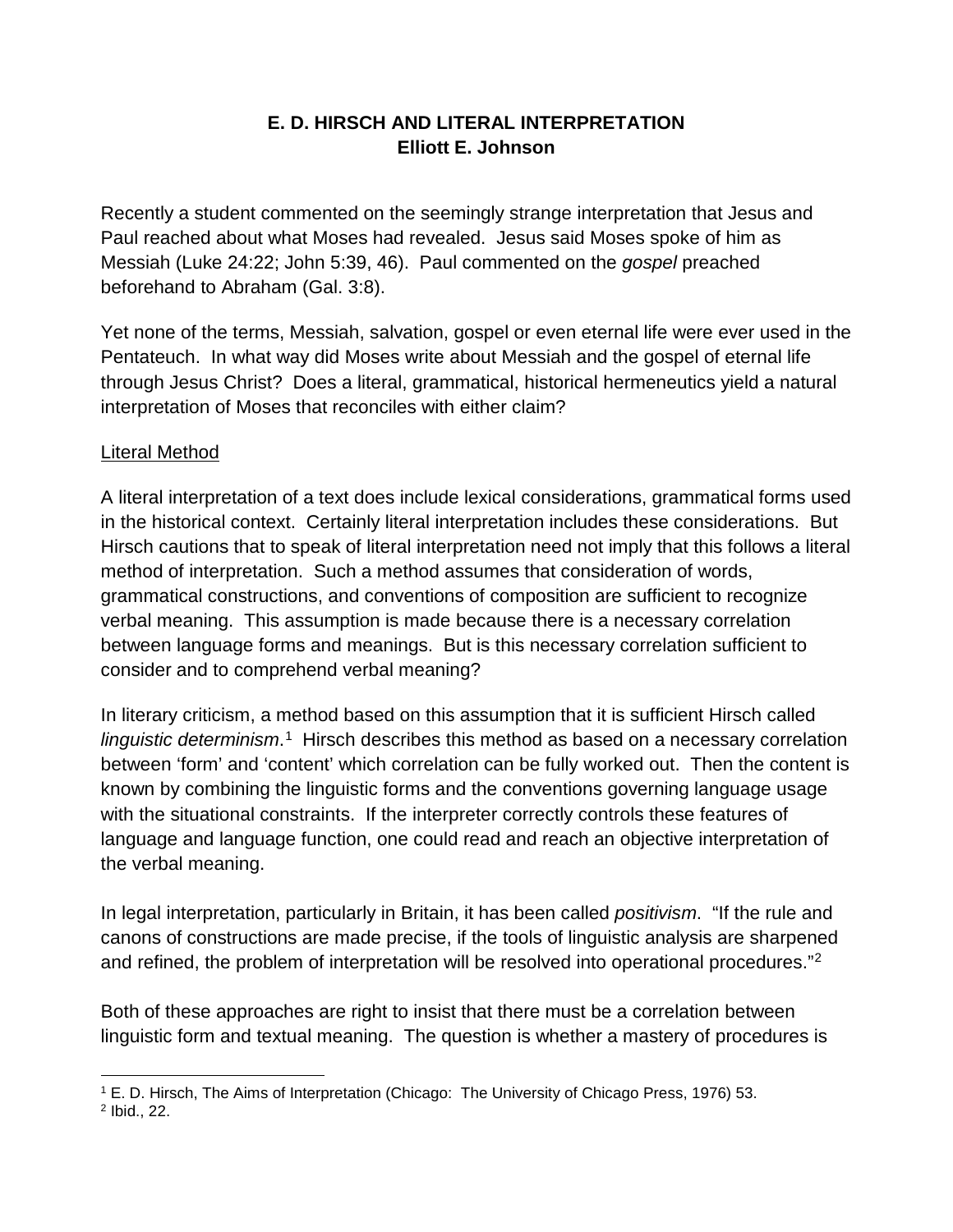sufficient? Do we know enough about the correlation between form and meaning to discover operational procedures which are capable of specifying particular meanings? To demonstrate that the mastery is not possible and thus sufficient, Hirsch explores synonymity and speech-act theory. Synonymity explores the occasional substitution of different forms which are synonymous?<sup>[3](#page-1-0)</sup>

In Hebrew poetry, synonymous parallelism illustrates Hirsch's point. In Psalm 22:8, Messiah's accusers will rail at him:

> "He relies on the LORD Let Him rescue him Let the LORD deliver him, Since he takes pleasure in him."

The parallel lines are distinct in form, yet the two lines essentially say the same thing. Thus, different textual forms express the same meaning, distinct only in emphasis.

Speech-act theory explores how the same words used with different intent, express different meanings. The theory of verbal communication begins recognizing a distinction between the *locution* (language forms) and *illocution* (the intended active force of the locution). So a locution "pass the salt" may have the force of a *request* or a *command*. The difference in meaning of the same form involves more than a mere change in emphasis.

As a *request*, the responding action depends on the responder's good will to meet the request. As a *command*, the responding action now depends on the speaker's authority and power to enforce a response. What is demonstrated in that the language forms are not sufficient in themselves to specify particular meanings of an utterance. Yet that reality does not diminish the correlation involved in literal interpretation.

# Normal Approach

As indicated in both synonymity and speech acts, more is involved in understanding meaning than simply considering the language forms. Two lines are synonymous if the author intends that relationship. The speech act is the act the author intends to express. Rather, a literal method which only considers the textual forms and conventional functions is not sufficient. The double-sidedness of communication must be considered. It is an author intending to communicate a message and a reader working with the text to understand. Neither considered alone controls the communication.

l

<span id="page-1-0"></span><sup>3</sup> Ibid., 50-73.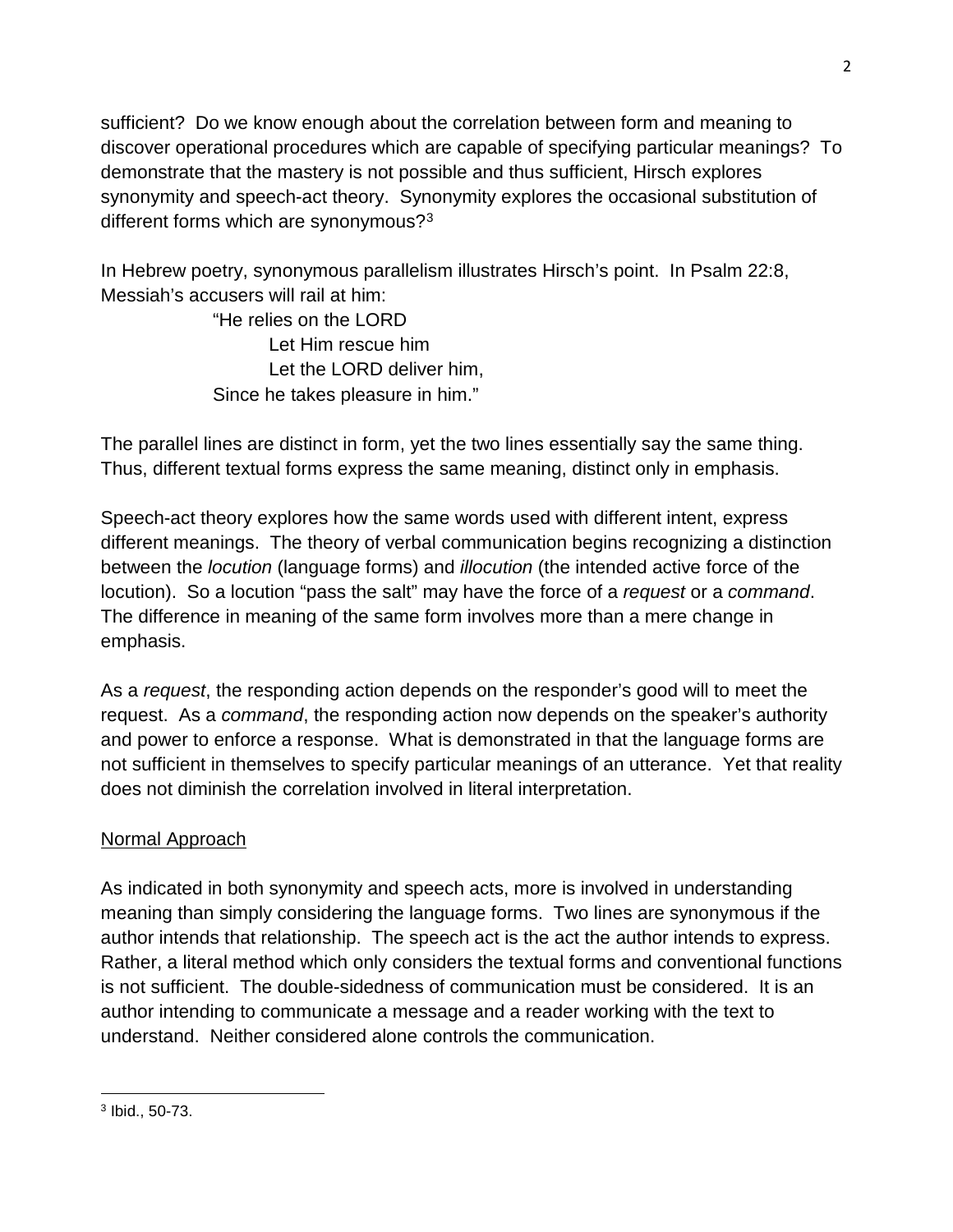Charles Ryrie never hesitated to claim that literal interpretation is one of the *sine qua non* of a dispensational theology. Yet he does concede that the term *literal* alone is insufficient to consider all that's happening. He added that interpreted meaning must be *normal* and *plain*. These three terms are synonymous in the sense that they posit something about interpretation based on the language of the text as expressed in the historical context. But the emphasis on *normal* refers to the way interpretation commonly occurs<sup>[4](#page-2-0)</sup> and on *plain* refers to a clearly understood meaning. So the question may be asked, "What is the *normal approach* in verbal communication?"

The word approach is used rather than method because we don't have a method consisting of a sequence of steps that lead to a necessary conclusion. Rather the approach involves a paradox. The approach contains the apparent contradiction that a text as a whole must be understood before it can be understood. This is what the hermeneutical spiral states. Thus the first understanding, if held as a guess, that secondly must be validated in its capacity to explain what is understood.

E. D. Hirsch describes such a normal approach in the interpretation of texts which are seen to communicate verbal meaning.<sup>5</sup> Such a description posits a goal stating the meaning to be understood, since that goal is not a given. Second, the description includes what normally occurs in reading comprehension. Still care must be given to acknowledge that the Bible is not the same in all respects as other books. Nevertheless, the description consists of answers to two questions:

> What *goal* ought be chosen? What *describes* a normal approach to verbal communication?

#### *First, the Goal*

l

There are three possible goals from which to choose:

- What meaning does the text express;
- What meaning does the interpreter construe;
- What meaning does the author intend to communicate through what has been written?

Hirsch's choice of an ultimate goal is to *validate* the interpretation that is most adequately defended by evidence found in the text. That goal is compatible with a biblical

<span id="page-2-0"></span><sup>4</sup> In biblical exegesis, normal has been incorrectly applied to authors' most frequent usage found in lexicons and grammars. But this is not the way books are commonly interpreted.

<span id="page-2-1"></span><sup>5</sup> E. D. Hirsch, Validity in Interpretation (New Haven and London, Yale University Press, 1967) 1-126.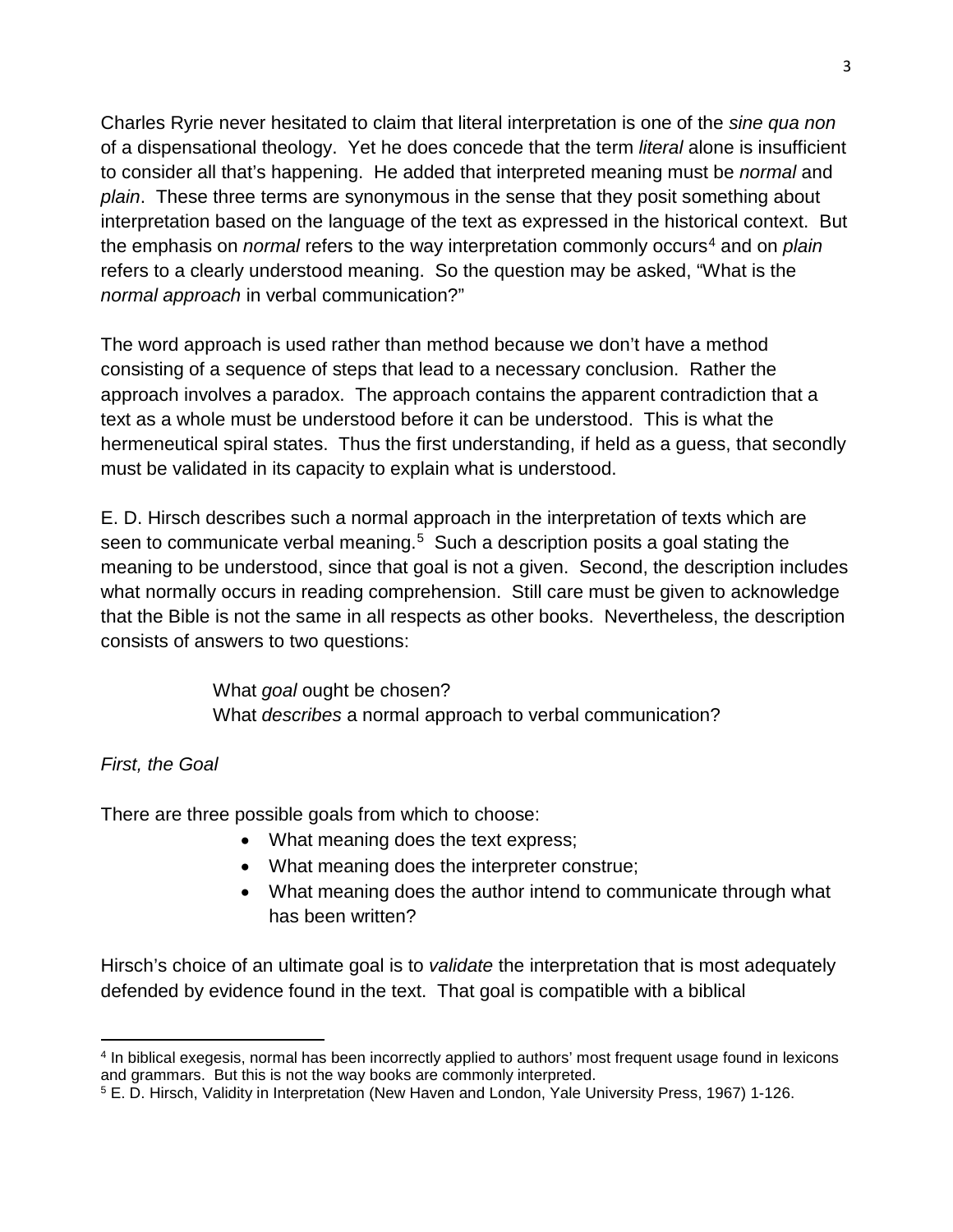hermeneutic. In addition, we agree with his argument that this ultimate goal is based upon an immediate goal of seeking to understand the Author's/author's intended meaning expressed in the text. This immediate goal is normative for reading text after text. Further, in Biblical hermeneutics, this enables communication with the divine Author who bore along the human author (Matt. 1:22, 23; 2 Peter 1:21). This devotional reading of Scripture is appropriate for a Christian's handling of the Biblical texts. In addition, in biblical hermeneutics, the ultimate goal is the validation of the most probably correct interpretation which then facilitates the pursuit of understanding the truth expressed in Scripture.

#### *Second, the Normal Approach*

Hirsch's description of the approach begins with an acknowledgment of the *doublesidedness* of verbal communication. Communication "is not simply the expression of meaning but also the interpretation, each pole existing through and for the other, and each completely pointless without the other."[6](#page-3-0) Thus, in beginning with *meaning*, the author's will determines what type of meaning is expressed. Or in beginning with *interpretation*, the reader focuses on the sequence of linguistic signs within the literary genre. This twosidedness creates a problem for describing a literal interpretation.

"The great and *paradoxical* problem . . . is that the norms of language are elastic and variable (the readers side), while the norms that obtain for a particular utterance must be definitive and determinate (the author's side) if the . . . meaning of the utterance is to be communicated."[7](#page-3-1) Thus, if an exegesis merely lists possible interpretive options, the exegete is not focusing on what an author is communicating. On the other hand, if, the exegesis proposes a single unified message expressed by the author, then the exegete must also consider the validity of the proposed message. So in view of the paradoxical problem, how can the two sidedness of communication be resolved?

Hirsch cites two theorists to address the problem. Saussure pointedly distinguished between the possibility of various meanings in language and grammar forms (langua) and the actuality of meaning in an author's usage (parole). [8](#page-3-2) That distinction clarified the existence of a paradox. The resolution must discover "the norms that do control and define the utterance, not the vast uncertain array that could do so."[9](#page-3-3)

 $\overline{a}$ 

<span id="page-3-0"></span> $6$  Ibid.. 68.

<span id="page-3-1"></span><sup>7</sup> Ibid.. 69

<span id="page-3-2"></span><sup>8</sup> Ferdinand de Saussure, *Course in General Language* eds. C. Bally and A. Sechehaue, trans. W. Baskin (New York, 1959) 14, 19.

<span id="page-3-3"></span><sup>9</sup> Hirsch, Validity. . .70.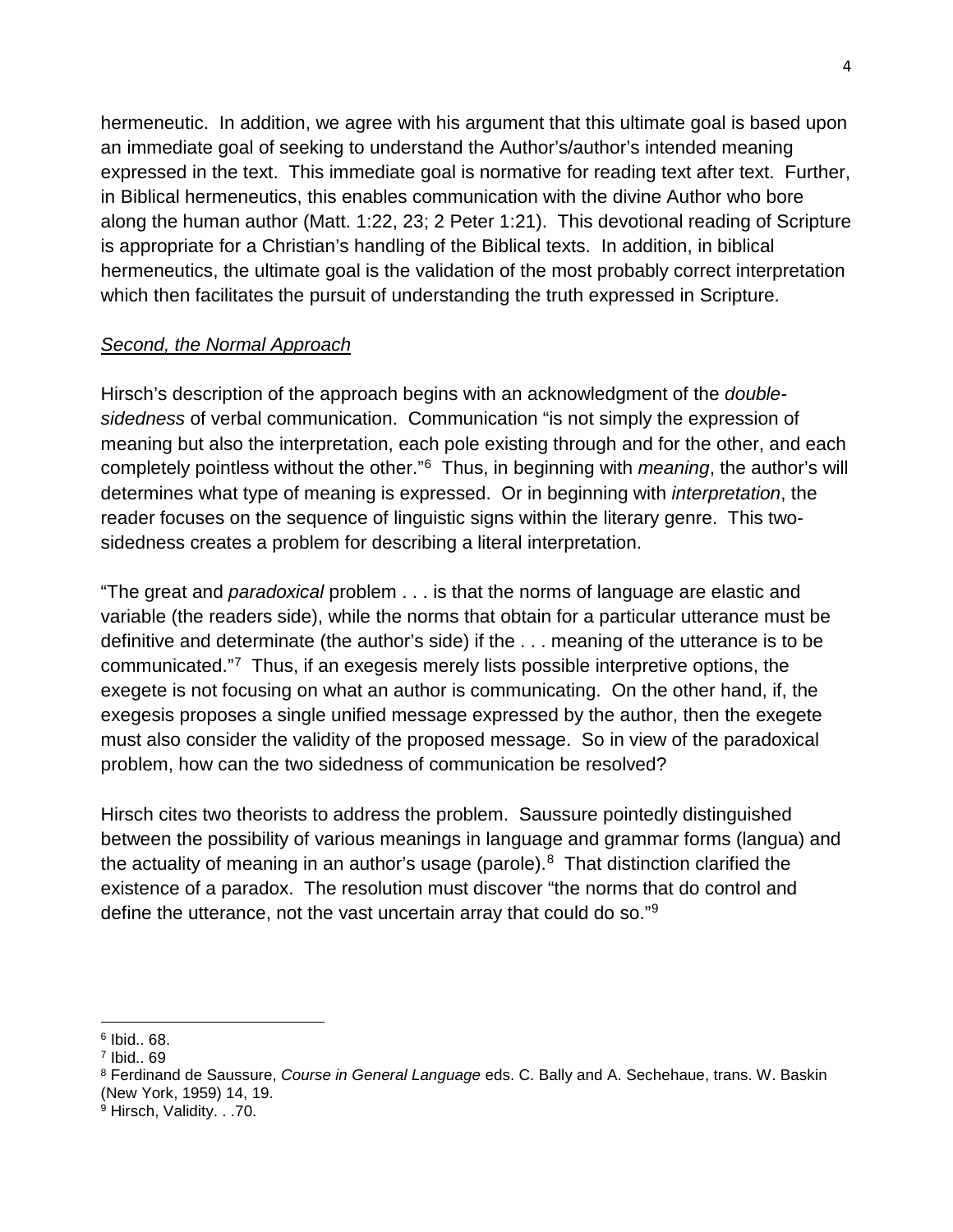Wittgensteins<sup>'[10](#page-4-0)</sup> seminal meditation on language usage proposed a resolution of the paradox. To explain the resolution he posited an analogy between playing a game and understanding a text. The paradox is that you need to know the game before you know the moves to play in the context set by the game. Likewise, you need to understand an utterance before you can understand the parts of the utterance as the author intended.

In a game, the game exists as it is provided in the package. But a game also exists as it is played against an opponent. Before you play the game you have to know the game; its rules, its strategies and its component pieces. But to know about the game is not the know how to play the game. And each time you play an opponent, the game moves may be different. Both senses the game bears "family resemblances" in common.

In a similar fashion, the language exists as the author composes the text using that language. Both must be understood. First one needs to understand the language in which the text is written, the grammatical and syntactical strategies in usage and the possible literary genre in composition. These meanings are multiple. Second, one still doesn't understand what the author means in a given composition. That meaning is particular and determined. And in this second sense, one must understand the author's composition before one can understand the author's development of his meaning. This is a second paradox commonly characterized as a hermeneutical spirol.

The focus of literal interpretation is on finding the correspondence between the text and the meaning, which addresses a feature of the paradox in the hermeneutical spirol. The apparent contraction is that the meaning of the text must be understood before the text can be understood in full. The initial understanding of an author's text involves reading the text as a whole. The verbal meaning of this utterance must be recognized as belonging to a type of composition with "family resemblances."<sup>[11](#page-4-1)</sup> The epistemological status of this initial understanding is as a stated guess.<sup>12</sup> The recognition dawns on the reader as certain questions are raised and answered. First, what is the subject of the composition? In narrative genre, the subject consists of what happened in history? For hymnic genre, it features what experience is praised or lamented? Second concerns the complement: what does the author have to say (predicate) about the subject? In the biblical text, the complement makes the distinctive contribution since it's content features divine revelation.

l

<span id="page-4-0"></span><sup>10</sup> Wittgenstein, *Philosophical Investigations* trans. G. E. M Anscombe (New York, 1953) 26ff.

<span id="page-4-1"></span><sup>11</sup> Hirsch, Validity. . ., 71.

<span id="page-4-2"></span><sup>&</sup>lt;sup>12</sup> It consists in a statement of meaning that is without adequate defense. The validity rests on the reading comprehension brought to the task but with unstated support.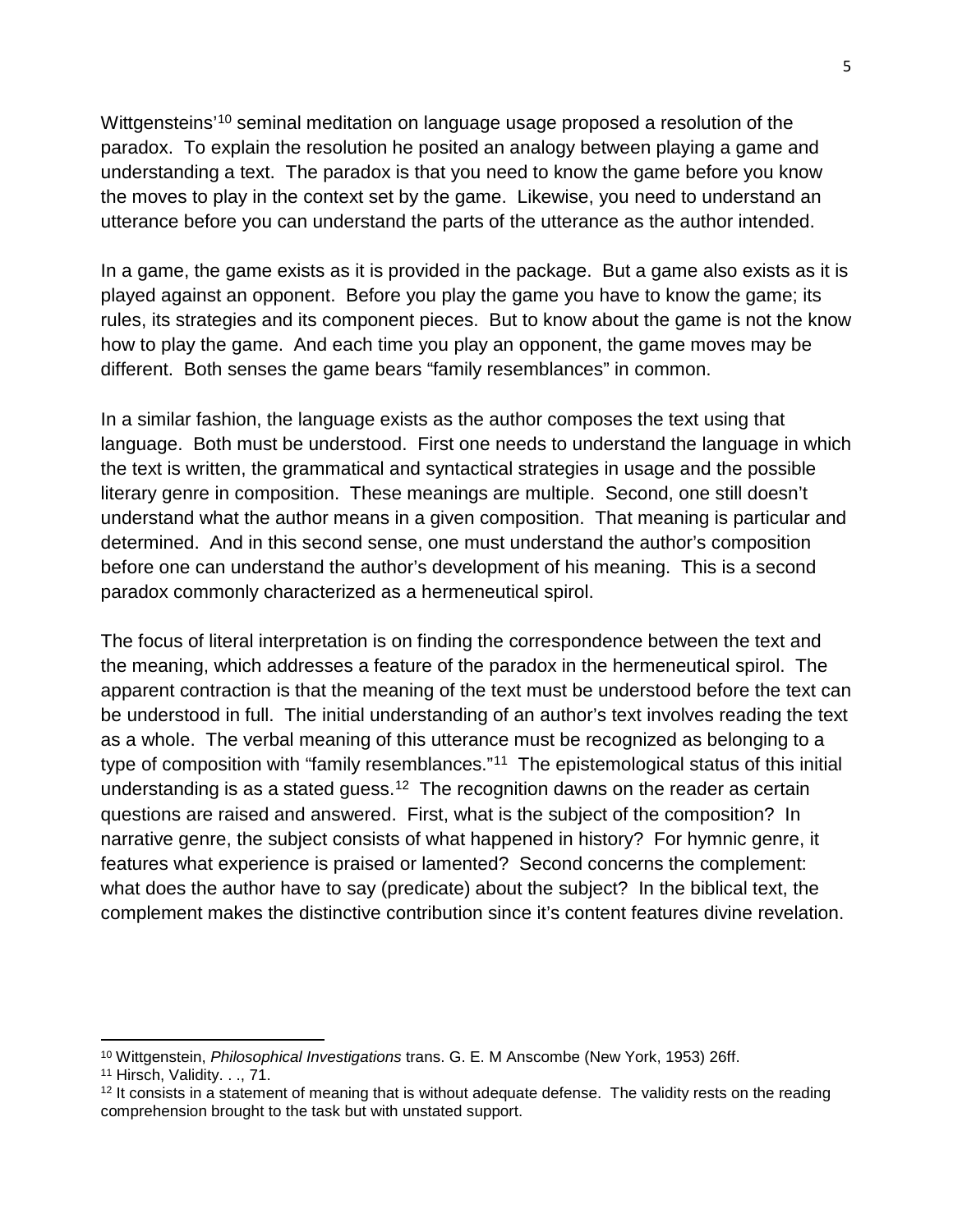Hirsch calls this stated understanding the intrinsic genre. I call it the message. The justification rests in the broadest sense of biblical, literary genre. Adler and Van Doren<sup>[13](#page-5-0)</sup> propose that literary genre either has expository or imaginary intent. Instrinsic to the intent of expository genre is knowledge while of imaginary is experience. While biblical literature commonly combines both intentions, the dominant intent in revelation is knowledge. This warrants the point in interpretation to be the recognition of the message the author intended to communicate.

So the normal approach begins on the side of fashioning the author's intended message. And as this corresponds to what the author wrote in the text, this is literal interpretation.

On the other side, the interpreted side, this message needs to be tested to see whether it is adequate to explain naturally the terms and constructions in the composition and to trace the argument as the message that is developed in the whole text.

These two sides of the approach consist in the hermeneutical spirol. Hirsch later describes this as a corrigible schemata. "A schema (message statement) sets up a range of predictions or expectations, which if fulfilled (providing natural explanations) confirms the schema, but if not fulfilled causes us to revise it. That this making-matching, constructive-corrective process inheres in the reception of speech,  $14$  the descriptive approach is not a method.

This is the *normal approach* to clarify an argument, developed in the exposition of a message. Thus the meanings expressed in the textual particulars are unfolded in plain terms based on the message. So literal interpretation is derived from a *normal approach* in reading the text. This results in a plain understanding of the text.

#### Gospel in the Writings of Moses

 $\overline{a}$ 

How then does this *normal approach* apply to the problems raised at the outset of the paper? Does Moses record the Gospel revealed by God? The answer features the Gospel as one "family of meanings," as one generic or one type of utterance.

Paul quotes Moses' statement of God's promise first addressed to Abram, "in you all nations shall be blessed" (Gal. 3:8 quoting Gen. 12:3, 18:18; 22:18; 26:4; 28:14). In Galatians 3:8, Paul used the word προευηγγελιτο (proēuēggelizō) translated gospel.

<span id="page-5-1"></span><span id="page-5-0"></span><sup>13</sup> Adler, Mortimer J and Van Doren, Charles *How to Read a Book* (New York: Simon and Schuster, 1972). A distinction is made between expository books which try to convey knowledge and imaginative books which try to communicate an experience itself. It is assumed that all biblical books have an expository force revealing knowledge about God even if, like the psalms or Song of Songs, they are also imaginative. *<sup>14</sup> Hirsch, Aims. . .32.*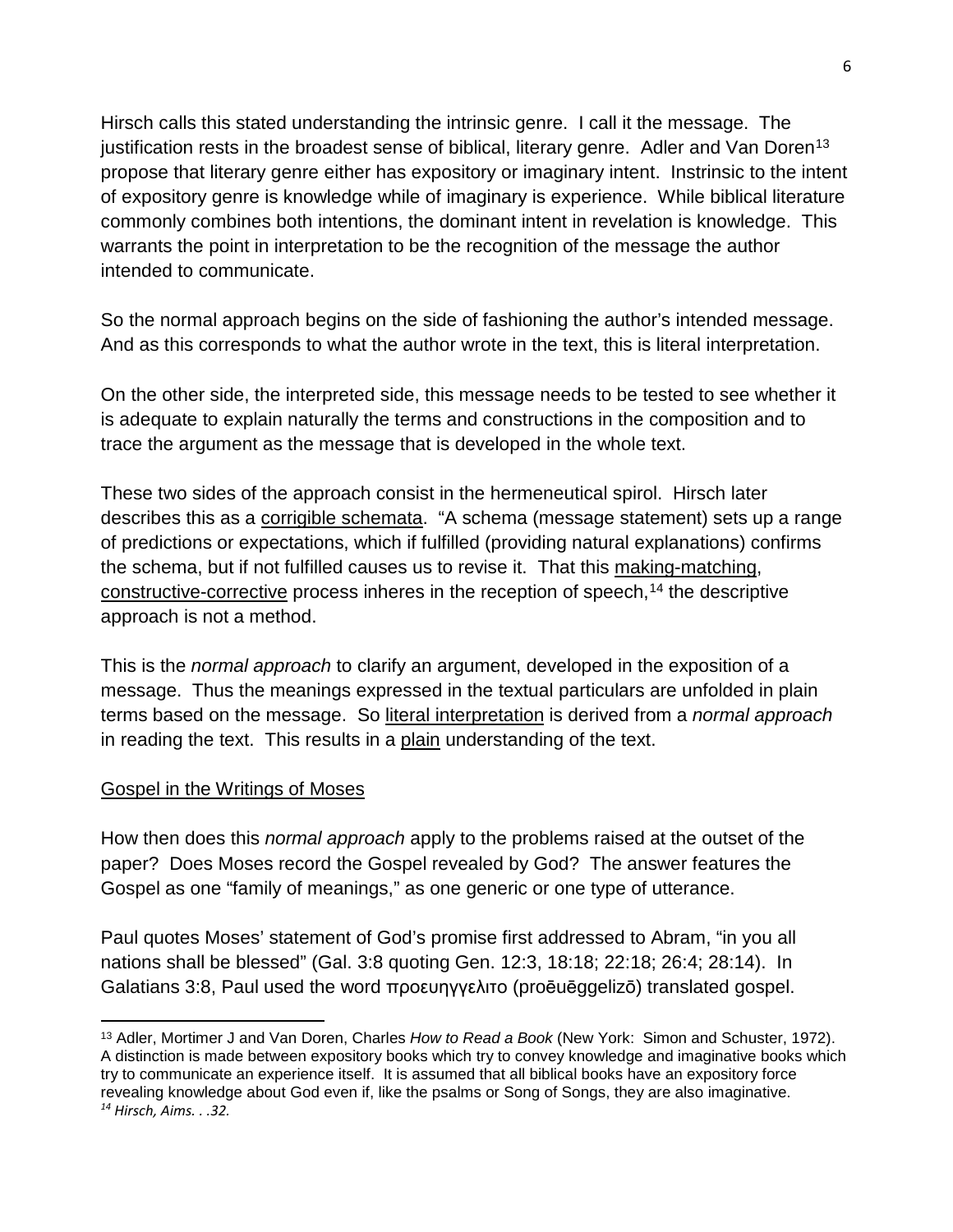Strangely, then in 1 Corinthians 15:3-5, Paul makes known the Gospel" (ευαγγελιζην, euaggelizō) with a seemingly different content; "Christ died for our sins according to scriptures, and that he was buried, and that he was raised on the third day according to the scriptures." So we might ask, which is the Gospel?

Paul uses two different statements and says they both express the Gospel. In Hirsch's terms, this is the case because both utterances share one "family of resemblances," one type of meaning, one generic message. As one Gospel, each utterance expresses one type of meaning, one set of family traits. And I would propose three common traits in one type of meaning; Gospel.

### 1. God's promise of blessing

Genesis 12:3 announces the blessing but does not specify what that blessing might be. However, the blessing Abram later received is the blessing Abram is promised for all nations (12:3). That blessing is specified is Gen. 15:6. When Abram came to believe that he would be given an offspring from his own body to be his heir (Gen. 15:1-5), then God declared that his faith would be accounted to him as righteousness (15:6). Justification by faith was the initial promised blessing. 1 Corinthians 15:2-4 declared that the Corinthians "are saved by" the Gospel, since "Christ died *for our sins*." Salvation is the promised blessing.

## 2. God's promised agent

Genesis 12:3 sounds like the "in you" refers to Abram alone as agent but the repeated promise clarifies that it is "by your offspring" (26:14; 28:14). 1 Corinthians 15:3 specifies that the agent is Christ. When Abram believed (15:6), God had specified that he would father a physical heir (15:4) to be the agent through whom the promises would be fulfilled. In particular, he would be the one "through whom all nations would be blessed" (12:3b).

## 3. Promise for all nations

Genesis 18:18 recorded the promise when Abraham made a plea to save Sodom. Gen. 22:18 recorded the promise *because* Abraham obeyed God's command and sacrificed Isaac. So God blessed *Isaac* in the provision of a sacrifice through the initial agency of Abraham.

1 Corinthians 15:1 specifies that Paul proclaimed the Gospel to you, the *Corinthians*. They are included in all nations.

Thus, the Gospel is God's promise of blessing through the promised agent for all nations to be accepted by faith.